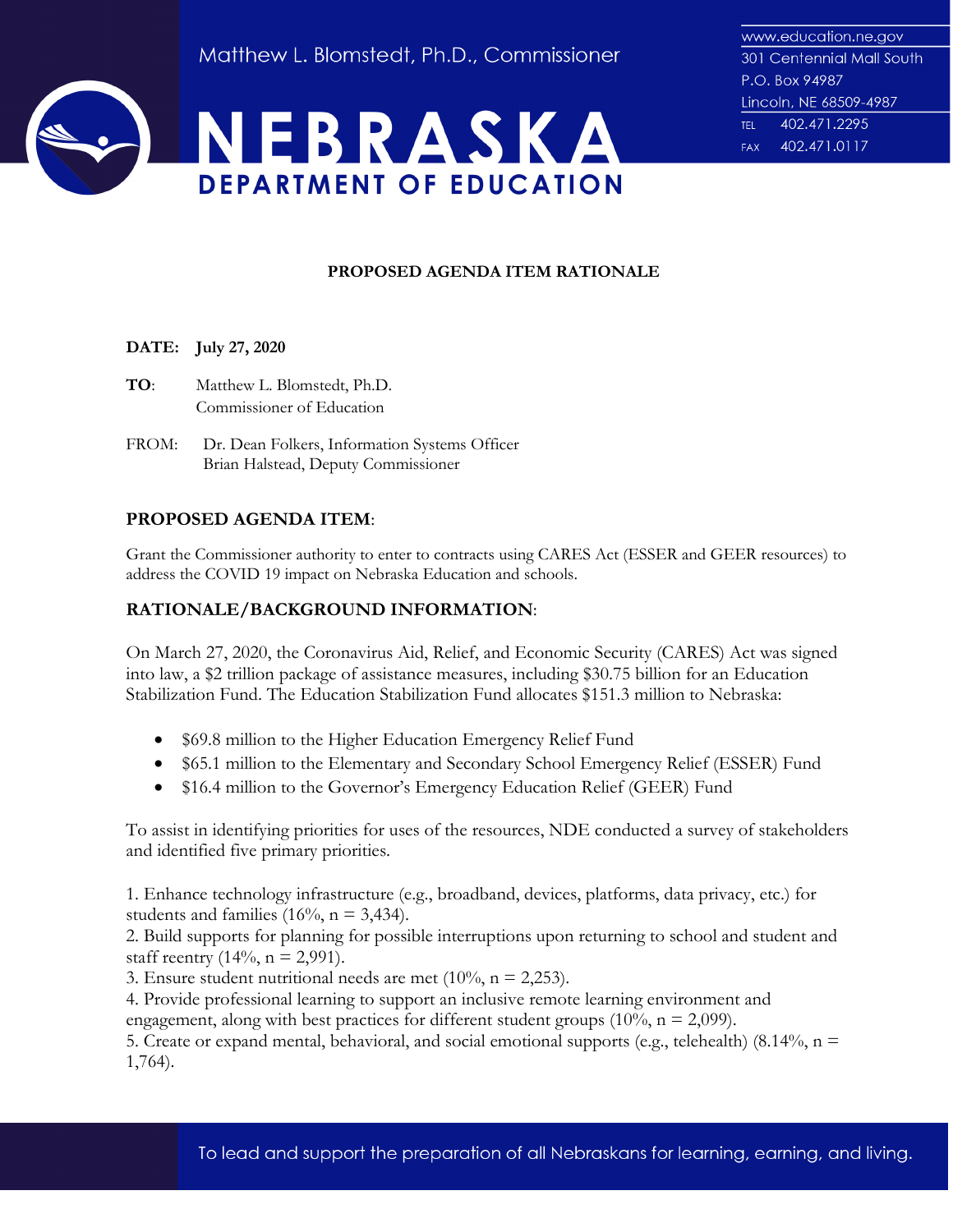To accomplish a part of these priorities a series of initial contract efforts are listed below. More will be added in coming months.

## Educational Service Unit  $2 -$ up to \$2,400,000

Creating the Canvas Consortium providing access to a Learning Management System (LMS), professional development, digital coaching and supports.

## Educational Service Unit Coordinating Council – up to \$16,700,000

## Infrastructure and Device Supports up to 16,400,000

Using resources from the Governor's Emergency Education Relief fund, providing infrastructure and devices to public and nonpublic schools to close the digital gap and ensure continuity of learning.

Academic Advancement Plan up to \$300,000:

Modernization to the information management system of students at Interim Program Schools to ensure interconnectivity of information between schools. Increases likelihood of continuity of learning among schools and program.

#### Monterrey Institute – National Repository of Online Curriculum (NROC) up to \$145,000

The membership fee provides access to online curriculum content for all schools in Nebraska including HippoCampus and EdReady resources.

#### Kuder, Inc. – Nebraska Career Connections up to \$284,500

Ensures continuity of access to the Nebraska Career Connections resource for all students in Nebraska. The resource is a comprehensive Career Guidance and Development site that supports online exploration and management of a personal portfolio on career and college information.

#### Office of the Chief Information Officer (OCIO) – \$365,000

Online and digital COVID staffing capacity up to \$150,000

Utilizing the Covendis and OCIO staffing capacity allows for accessing short term staff augmentation to assist with multiple short term projects necessary for communicating and providing supports for schools during the pandemic.

Graphical Information Systems (GIS) up to \$150,000

The use of GIS and integration with the NebraskaMap efforts across agencies allows for NDE to build capacity and connect with critical data sets for analysis and tracking during the COVID-19 pandemic. The resources provide licensing, training, and staff augmentation.